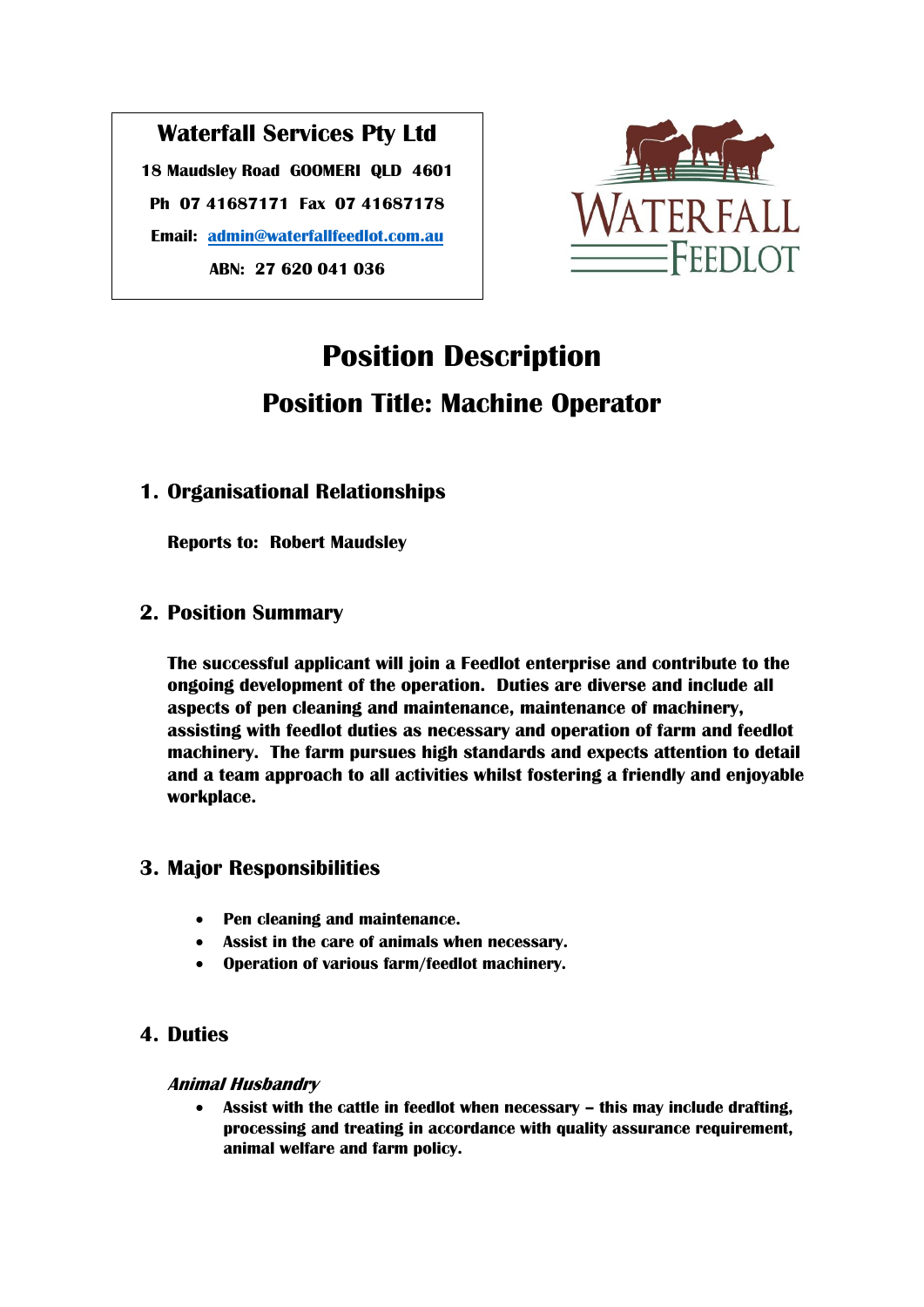#### **Pen Cleaning and Management**

- **Identify, record and adhere to farm procedures for pen cleaning and maintenance.**
- **Screen manure as per instructions.**
- **Load waste products as per requirements.**
- **Load customer vehicles as per requirements.**

#### **Plant, Equipment and Infrastructure Maintenance**

- **Implement the maintenance schedule including routine machine testing and maintenance of equipment.**
- **Ensure all equipment and areas are thoroughly cleaned daily.**

## **5. Skills and Experience (person specification)**

#### **Skills and knowledge**

- **General knowledge of feedlot machinery and equipment.**
- **Cattle handling skills.**
- **Ability to record data.**
- **Good communication skills.**
- **Ability to work in a team environment.**
- **Ability to participate in a 10 day on 4 day off roster.**

#### **Training and qualifications**

- **Drivers' licence (mandatory).**
- **Ability to follow WH & S guidelines (mandatory).**
- **Operation of farm and feedlot machinery.**

#### **Work Experience**

• **Previous farm experience an advantage.**

## **6. Personal Competency**

#### **Acceptance of direction**

• **Acceptance of direction and code of behaviour within the business.**

#### **Accuracy and eye for detail**

- **Demonstration of a concern for accuracy.**
- **Attention to all requirements of a task and implementation of checking and follow-up.**

#### **Punctuality**

• **Ability to be punctual on a regular basis and appropriate communication in the event of being delayed.**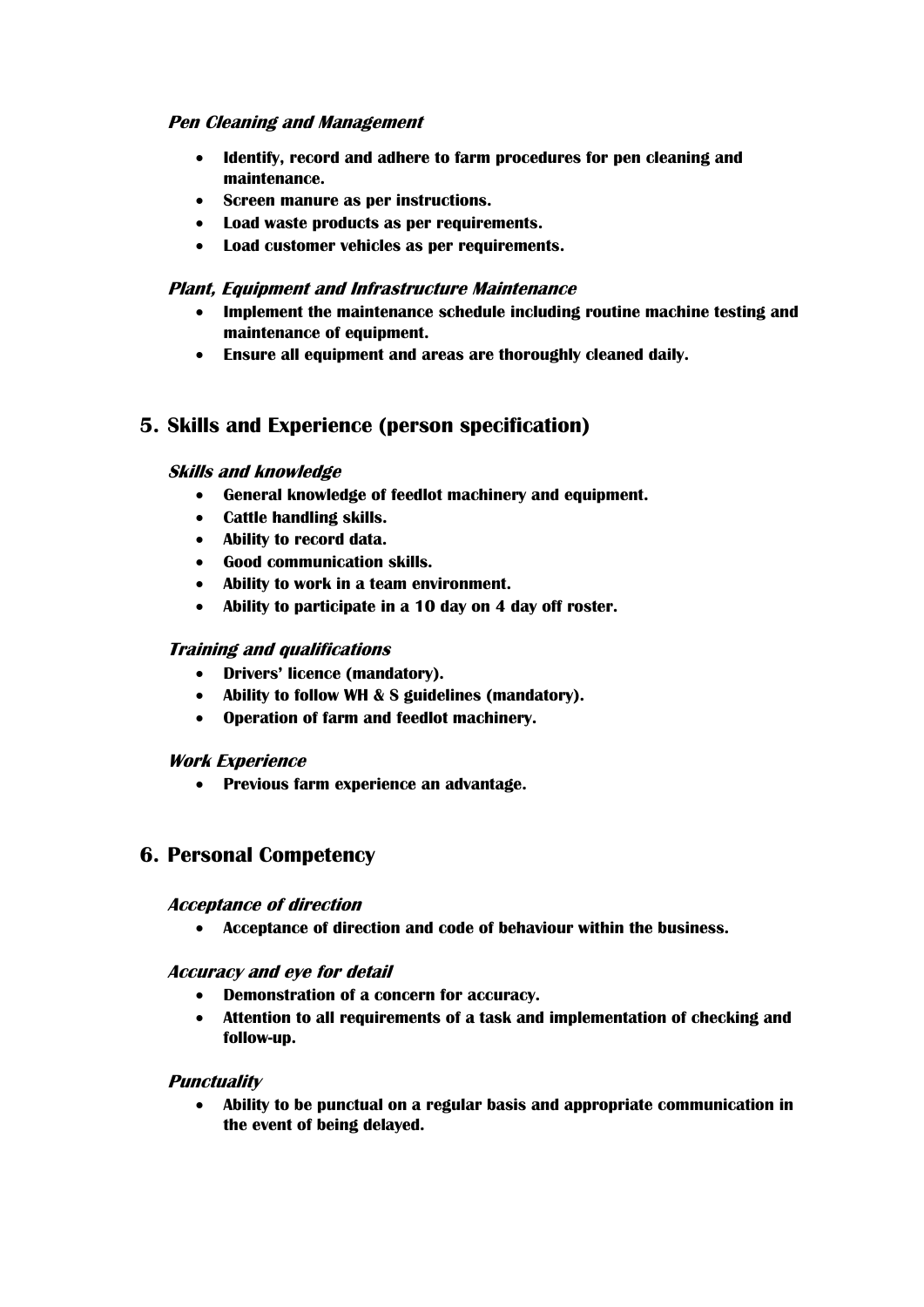#### **Prioritising skills**

• **Identification of the important operational requirements of the farming enterprise. Implementation of priority tasks within the resource capabilities available.**

#### **Confidence**

- **A quality of self-reliance and boldness.**
- **A confidence and belief in own ideas and opinions and a willingness to express and act upon them.**

#### **Empathy**

• **The ability to perceive and understand the feelings of others.**

#### **Flexibility to cope with change**

• **Demonstration of the ability to instigate, support and cope with change.**

#### **Handling pressure and stress**

• **The ability to continue to perform well under pressure or in stressful circumstances.**

#### **Initiative**

- **An ability to take action when enterprise is required.**
- **Actively seeks out opportunities to make extra contributions to benefit the business.**

#### **Interpersonal skills**

• **The ability to interact appropriately and successfully with people of all different types and at different levels.**

#### **Listening skills**

• **The ability to give close attention to someone, follow instruction and involve in discussion.**

#### **Teamwork**

- **The ability to work with other people towards a common goal.**
- **To establish effective collaborative relationships with other people in the business.**

#### **Work ethic**

• **The commitment to work within the boundaries of what is reasonable industry expectation.**

#### **Communication**

• **Ability to communicate clearly and effectively via phone, sms, interpersonally or by email, present ideas and to document activities; to source, read and interpret written information.**